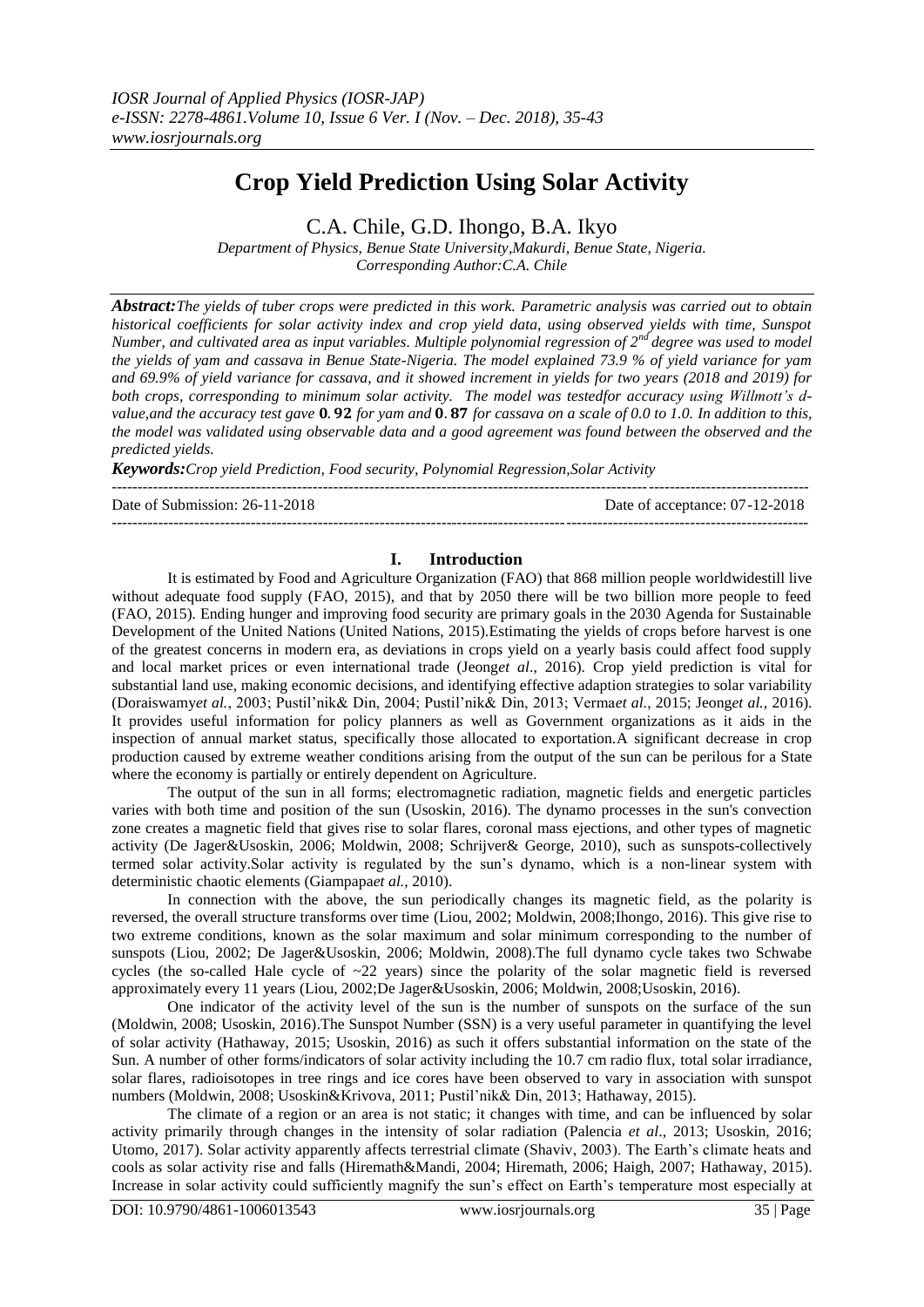points normal to the sun (Shaviv, 2003), where there is intense heating. Conversely extreme change in temperature in turn may potentially affect crops and account for a wide yield variation. Predicting crop yield responses to such variability is usually done using Process-based modeling (Artificial Neural Networks) or statistical modeling (Michel &Makowski, 2013; Paswan& Begum, 2013). Process-based modeling can automatically approximate any nonlinear mathematical function. They simulate physiological processes of crop growth and development in response to environmental conditions and management practices. The features of neural networks are particularly useful when the relationship between variables is not known or is complex and hence difficult to handle statistically.

However, the determination of various parameters is not straightforward and finding the optimal configuration of neural networks is a very time consuming process (Paswan& Begum, 2013; Jeong*et al*., 2016). This makes the use of detailed process-based crop models for timely predictions of crop yield at regional or global scale challenging (Michel &Makowski, 2013). Statistical models clearly stands out in this regard, as it allows interpretation of historical coefficients of individual variables; and due to their parametric assumptions, inferences could be drawn regarding the significance of certain variables in crop yield prediction provided that sufficient and reliable data were used for model training (Michel &Makowski, 2013; Paswan& Begum, 2013).

The area of cultivation of crops, factors of their growth, their distribution and yield are analyzed with reference to space and time (Balasubramanian, 2014). Core predictive analysis relies on capturing relationships between explanatory variables from past occurrences, and exploiting them to predict the unknown outcome. Statistical modeling estimates direct relationships between predictor variables and crop yield in a given data set without considering the underlying processes in crop physiology and ecology (Michel &Makowski, 2013; Paswan& Begum, 2013).

A schematic representation of the conception of a system isreferred to as model (Murthy, 2002).A model represents the behavior of a system and its purpose is usually to aid in explaining, understanding or improving the performance of a given system.Theselection of anappropriatecrop model is extremely important as it reflects the underlying structure of a data. A fitted model in turn is useful for future prediction. It is expected that the average yield will be static over time if the factors that influence the yield also move in a cyclic pattern(Choudhury& Jones, 2014).Likewise, variations in yield would be similar also if the factors themselves affecting the yield remain constant. However, extreme changes in weather via solar activity during specific period of crops' cycle can influence crop yield adversely and widen the yield variance (Choudhury & Jones, 2014). Thus, a crop yield prediction model that accounts for higher percentage of yield variations is a preferable prediction model.

The purpose for which a crop model is developed may rely on the scientific understanding of crop growth (mechanistic models), or the provision of support to decision making processes (Predictive models). Unlike dynamic models which describe the effects of external changes, statistical models rather build predictions on historical basis.Statistical models are less dependent on field calibration data and may provide measures for commonly used performance assessment for uncertainty analyses at regional scale (Michel &Makowski, 2013; Paswan& Begum, 2013). This allows for model validity and good crop yield predictions. In what follows, this research work aimsat early prediction of crop yields in Benue State as it may perhaps improve crop production, as a consequence, drive the State's economy and at large, the nation's quest for an efficient agro-economy in the light of climate change due to solar activity.

Crop yield prediction is a formidable task.Predicting the yield of crops involves the use of available historic data (Shastry*et al.,* 2017). However, the accuracy of results depends largely on the level of data analysis and the quality of assumptions. Such predictions before harvest are required by the national and state governments for several policy decisions relating to storage, distribution, pricing, marketing and import-export (Pustil'nik& Din, 2004; Pustil'nik& Din, 2013; Verma*et al.,* 2015). Consequently, researchers have being working hard on this subject. For instance,Jayaram and Marad (2012), developed fuzzy inference systems for crop yield prediction. A huge database (around 1000 records) of physio-morphological features of Sorghum such as days of 50 percent flowering, plant height, panicle length, were considered for the development of the their model. In order to find out the sensitivity of parameters, one-to-one, two-to-one and three-to-one combinations of input and output were considered. The results obtained by this team clearly showed that panicle length contributes for the yield as the lone parameter with almost one-to-one matching between predicted yield and actual value. On the other hand the parameter for panicle length and panicle weight in combination played a significant role in contributing for the yield with the prediction accuracy reflected by very low Root Mean Square error  $(-3.9)$ .

According to Harrison (1976), both the single and double sunspot cycles may give useful information in predictions of yield deviations. The hypothesis that crop yields at the State level are related to various phases of the sunspot cycle was tested in his publication ''Do Sunspot Cycles Affect Crop Yields?'' The Crops and States considered were wheat in Texas and Kansas, corn in Illinois and Nebraska, rice in Louisiana, and cotton in Texas. Data from 1866-1973 was analyzed statistically. The outcome of the research suggested that lower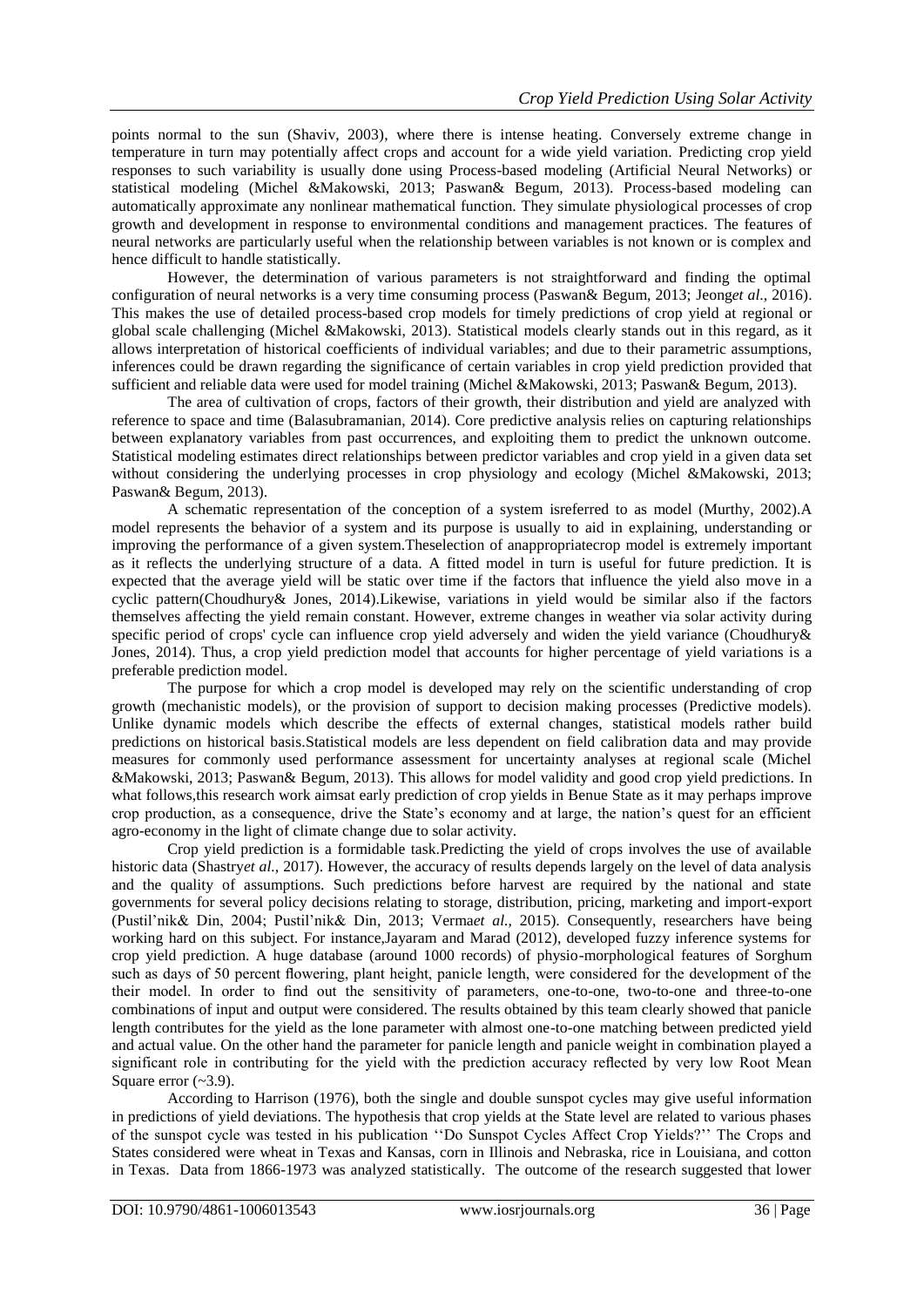than average yields are associated with low sunspot activity and higher than average yields are associated with high sunspot activity.

Garnett *et al.* (2006)examined the impact of sunspot activity and large-scale atmospheric features on regional seasonal weather, as well as implications for crop yield and agronomy. The atmospheric variables analyzed were the stratospheric quasi-biennial wind oscillation (QBO), El Niño/Southern Oscillation (ENSO), and North American snow cover (NAS) on Canadian summer rainfall. The analysis was based on 55 years of atmospheric, crop yield and climatic data for more than 50 weather stations over the Canadian Prairie region. The findings of the study revealed that high (low) sunspot activity, easterly (westerly) phase of the QBO, persistent La Niña (El Niño) conditions and heavier (lighter) than normal NAS in seasons leading up to the summer months are associated with low (high) summer rainfall.

Pustil'nik and Din (2013), presented the results of the study of a possible relationship between the space weather and terrestrial markets of agricultural products. They described four possible scenarios of the market response to the modulations of local terrestrial weather via solar activity along with the behavior of 22 European markets during the Maunder minimum (1650–1715). Their analysis of the statistics of depopulation in the eighteenth and nineteenth century Iceland, induced by the famine due to a sharp livestock reduction and lack of foodstuff due to the local weather anomalies found a high statistical significance of temporal matching of these events with the periods of extreme solar activity.

Pustil'nik and Din (2004), presented a conceptual model of possible modes for sensitivity of wheat prices to weather conditions, caused by solar cycle variations. The database of wheat prices in England in the Middle Ages, was used to search for a possible influence of solar activity on the wheat market. A comparison of the statistical properties of the intervals between wheat price bursts during years 1249-1703 with statistical properties of the intervals between minimums of solar cycles during years 1700-2000 was made. The comparison revealed that the statistical properties of these two samples were similar, both for characteristics of the distributions and for histograms of the distributions. The authors analyzed a link between wheat prices and solar activity in the 17th Century and showed that for all 10 time moments of the solar activity minimums, the observed prices were higher than prices for the correspondent time moments of maximal solar activity. These results were considered as a direct evidence of the causal connection between wheat prices bursts and solar activity by the authors.

However, the aforementioned studies carried out little or no work at all on crop yield prediction using solar activity parameters, which is why in this research, parametric analysis of data on solar activity and crop yield was carried out, and the historical coefficients obtained from the analysis were used in a modeled equation to predict the yields of tuber crops in Benue State.

### **Study Area**

Benue State is located along the lower river Benue basin in the middle belt region of Nigeria, and is regarded as the *Food Basket of the Nation*. The geographic coordinates of Benue State is between latitudes 6° 25'N and 8° 8'N of the equator and between longitudes 7° 47'E and 10° 00'E of the Greenwich meridian (NBS, 2012)*.* The State shares boundary with Nasarawa State to the north, Taraba to the northeast, in the south by Cross River, while in the southwest is Enugu, Ebonyi and Kogi State to the west. The State has 23 Local Government Areas with a total land area of 30,800 sq. km and a total population estimated to be 4,253,641 (NBS, 2012). Based on the Köppen Classification Scheme, Benue State falls within the AW-climate-a Tropical Climate with two typical wet and dry seasons. The rainy season lasts from April to October, with annual rainfall ranging from 100mm-200mm. The dry season begins in November and ends in March. Temperatures are continually high all through the year, with average temperatures fluctuating between  $21^{\circ}$ C -  $37^{\circ}$ C (Ivande, 2006). The vegetation of the State is typically that of the southern Guinea Savannah, characterized by sparse grasses and various species of disseminated trees. About 75% of the working population (15-49 years) engages in agriculture, making it the main occupation and essentially the driver of the State's economy (NBS, 2012).

### **II. Theory**

Quantum mechanics has it that, only certain configurations of electron orbits are permitted within each atom and only certain vibrations and rotations may be associated with a particular energy level. The energy transmitted by electromagnetic radiation exists in discrete entities known as photons  $(hv)$ , and an isolated molecule can only absorb and emit energy in discrete amount corresponding to the allowable changes in energy levels, so in theory, it can only interact with radiation with certain discrete wavelengths( $\lambda$ ). As a consequence, absorption and emission properties of an isolated molecule can be described in terms of line spectrum comprising of infinite number of extremely narrow absorption or emission lines separated by gaps whereby the absorption or emission of radiations are not possible (Wallace & Hobbs, 2006).

Solar activity brings energy to the metabolic process of plants. The reason being that the heat and light required by all growing crops are supplied by solar radiation. The main process is the photosynthetic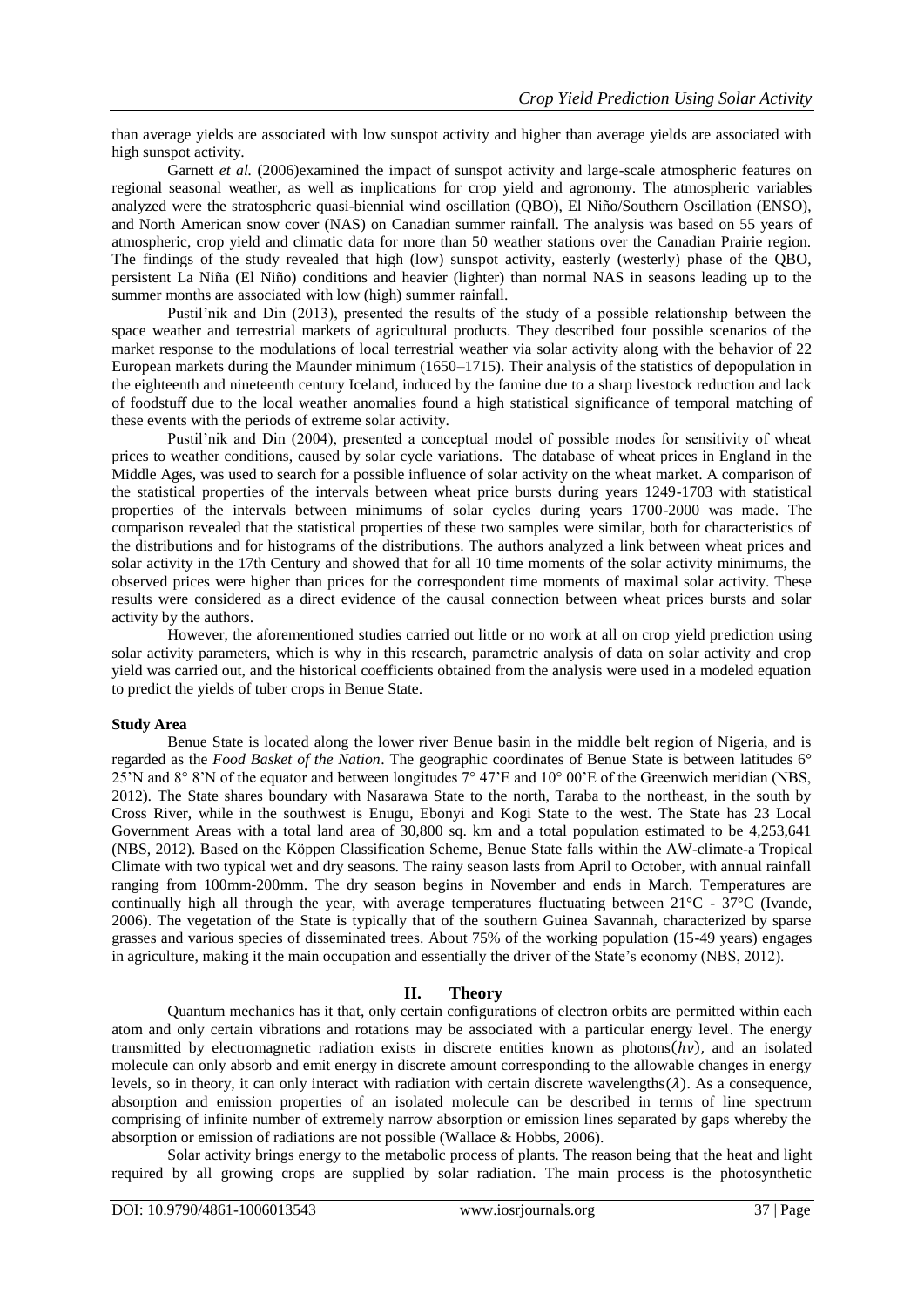assimilation that makes synthesize vegetal components from water  $(H<sub>2</sub>O)$ , carbon dioxide  $(CO<sub>2</sub>)$  and light energy possible (Campillo*et al.*, 2012). Visible radiation with wavelengths of about 0.43um and 0.66um is required in photosynthesis (Wallace & Hobbs, 2006). The production of oxygen  $(O_2)$  by photosynthesis is closely linked with biological process, since CH<sub>2</sub>O monomer produced in biological process is the basic building block for carbohydrate molecules that forms the cells in crops. Thus;

 $hv + H_2 O + C O_2 = [CH_2 O] + O_2$ *Photosynthesis reaction*

(1)

Photosynthesis involves the absorption of energy in the form of visible light at wavelengths near 0.43  $\mu$ m (blue) and 0.66 µm (orange). The respiration and decay reaction releases of an equivalent amount of energy in the form of heat (Wallace & Hobbs, 2006).

 $[CH_2O] + O_2 = H_2O + CO_2 + Heat$  (2)

 *Respiration and decay reaction*

For instance, Palmer stated that, (Palmer, 1920); sunshine, directly through radiation, and indirectly through its effect upon air temperatures, influences the distribution of crops. This energy is required for chemical activities within growing crops, but it also promotes evaporation from the foliage. The quality and the quantity of the sun-light transmitted to growing crop are both dependent upon atmospheric conditions, as well as upon the season of the year. They vary from place to place and from month to month around the globe.

Interception of radiation also known as the interception of light (LI) by a canopy gives the difference between the solar incident radiation and reflected radiation by the soil surface (Purcell, 2000). This is a determining factor in crop development since it provides the energy needed for fundamental physiological processes such as photosynthesis and transpiration. At the surface of the earth, solar radiation can be separated into direct and diffuse components, with the latter due to scattering of light as it travels through the atmosphere. Both components of incident light are necessary for photosynthesis (Purcell, 2000; Campillo*et al.,* 2012). Crops intercept direct and diffuse sunlight. The upper leaves receive both types of radiation, while the lower leaves intercept a small portion of direct radiation. Diffuse radiation therefore, becomes more significant in the lower leaves due to radiation transmitted and reflected from the leaves and the soil surface. (Campillo*et al.*, 2012).

Ample of amount of sunshine is required of most crops. A part of this energy is used in the evaporation process inside the different organs of the crop, and also in the transpiration through the stomas. The effect of light intensity (irradiance) and temperature on the rate of carbon assimilation has been studied extensively by a number of researchers. Campillo*et al.,* (2012) in a study revealed that photorespiration makes plants increase the oxygen consumption when they are illuminated by the sun, and this is very important for crop growth. On a hot day with no wind, the  $CO<sub>2</sub>$  concentration in crops decreases considerably.

Crops deplete their carbon (C) reserves during cellular respiration, and replenish C stores from atmospheric carbon dioxide through their stomata during photosynthesis (de Villiers, 2017). As ambient temperature increases, stomata close to minimize water loss. This cuts off the supply of atmospheric  $CO<sub>2</sub>$ , resulting in the levels of C-based molecules such as carbohydrates to plummet. High temperatures over prolonged periods therefore results in retarded crop growth (Campillo*et al*, 2012; de Villiers, 2017).

The possible relationship between solar activity and the yield of crops can be modelled. Nonlinear phenomena such as the growth rate and distribution of crops can be described by polynomial regression.The relationship between an independent variable  $x$  and a dependent variable  $y$  is modeled as an  $n^{th}$  degree polynomial in *x.* (Bremer, 2012). Although polynomial regression fits nonlinear data, statistically it is linear in the sense that the regression function  $E(y|x)$ , is linear in the unknown parameters to be estimated (Montgomery *et al.,* 2008; Vining *et al.,* 2012).

A basic choice in modeling is between parametric and non-parametric models. Parametric models such as polynomials may be quite difficult to fit, but the loss function can be expressed concisely.Polynomial regression models are usually fit using the method of least squares. This method minimizes the variance of the unbiased estimators of coefficients under the conditions of Markov theorem. Although polynomial regression is technically a special case of multiple linear regression, the interpretation of a fitted polynomial regression model requires a somewhat different approach. It is often difficult to interpret the individual coefficients in a polynomial regression fit, since the underlying monomials can be highly correlated. Even though, the correlation can be reduced using orthogonal polynomials, it is generally more informative to consider the fitted regression function as a whole. Point-wise or simultaneous confidence bands can be used to provide a sense of the uncertainty in the estimate of the regression function (Vining *et al.,* 2012).

The idea of fitting a function to a set of data in terms of least squares has received considerably more attention in physics, mathematics and other related fields. Curve fitting provides the opportunity to stress fundamental ideas about linear, exponential, power, logarithmic, logistic, and polynomial functions to situations from all walks of life. Fortunately, these capabilities are built into all graphing calculators and spreadsheets of a number of softwares.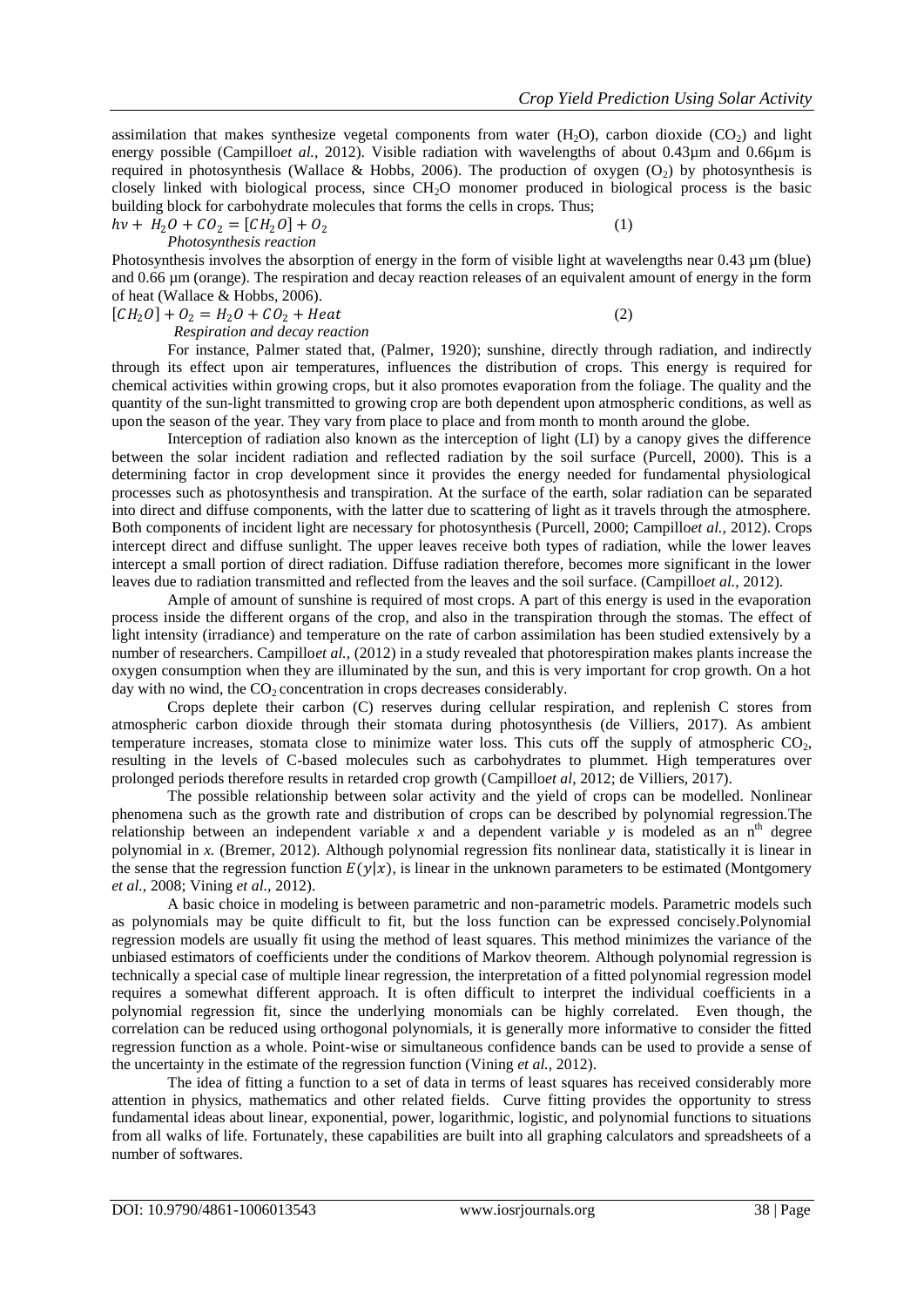The standard derivations of the formulas for the regression coefficientstypically require multivariable calculus to minimize the sum of the squares of the deviations between the data values and the equation of the mathematical model. Polynomial regression model is generalized (Montgomery *et al.,* 2008; Vining *et al.,* 2012) as

 $y = a_0 + a_1 x + \dots + a_k x^k + \varepsilon$  (3) It can be expressed in terms of a design matrix X, a response vector  $\vec{y}$ , a parameter vector  $\vec{a}$  and a vector  $\vec{\varepsilon}$  of random errors serving as a reminder that the polynomial will typically provide an estimate rather than an implicit value of the dataset for any given value of x. The *i-throw* of X and  $\vec{y}$  will contain X and y values for the *i-th*data sample. Then the model can be written as a system of linear equations:

$$
\begin{vmatrix} y_1 \\ y_2 \\ \vdots \\ y_n \end{vmatrix} = \begin{vmatrix} 1 & x_1 & x_1^2 & \cdots & x_1^k \\ 1 & x_2 & x_2^2 & \cdots & x_2^k \\ \vdots & \vdots & \ddots & \vdots & \vdots \\ 1 & x_n & x_n^2 & \cdots & x_n^k \end{vmatrix} \cdot \begin{vmatrix} a_0 \\ a_1 \\ \vdots \\ a_k \end{vmatrix}
$$
 (4)

Which when using pure matrix notation is written as  $\vec{v} = X\vec{a} + \vec{\varepsilon}$  (5)

The vector of estimated polynomial regression coefficients using least square estimation is  $\vec{a} = (X^T X)^{-1} X$  $T\vec{y}$  (6)

Assuming  $k < n$  which is required for the matrix to be invertible, then since X is a vandermonde matrix, the invertibility condition is guaranteed to hold if all the  $x_i$  values are distinct. This gives the unique least-square solution.

### **III. Materials and Methods**

Data on total annual cultivated area with production of yam and cassava from 1995 to 2017 were obtained from the Department of Planning, Monitoring and Evaluation (PME), Benue State Agricultural and Rural Development Authority (BNARDA), Makurdi. In addition, online data on yearly mean total Sunspot Number was retrieved from WDC-SILSO, Royal Observatory of Belgium, Brussels from 1995 to 2017.

Again, estimated annual cultivated area of yam and cassava for 2018 and 2019 was obtained from BNARDA. The Predicted values of Sunspot Number were obtained from Space Weather Prediction Centre-National Oceanic and Atmospheric Administration (NOAA) for 2018 and 2019 as well. We used second-order multiple polynomial regression model with interactions that best represented the relationship between solar activity and crop yield variables to predict the yield of tuber crops. Observed yields with time, Sunspot Number, and cultivated area as input variables were carefully studied and prepared for analysis. We carried out Polynomial regression analysis using Minitab to obtain coefficients for the parameters under consideration. The analysis yielded parametric coefficients and these coefficients were inputted into the modeled equation for each study crop as expressed in equations (7)  $\&$  (8). The equations were used to generate predicted outputs for yam and cassava respectively. The model used in this work to predict the yields of yam and cassava is given in equation  $(7)$  &  $(8)$ .

 $YIELD<sub>YAH</sub> = -13110706 + 13199(t) + 127.7(SSN) - 1340(A) + 0.0012(t \times SSN) + 0.5963(t \times A) 0.5918(SSN \times A) - 3.318(t^2) + 0.02544(SSN^2) + 0.3748(A^2)$ ) (7)

 $YIELD_{CASSAVA} = 1215131 - 1900(t) + 1952.6(SSN) + 4640(A) - 0.9899(t \times SSN) - 2.181(t \times A) +$  $0.1442(SSN \times A) + 0.637(t^2) - 0.04654(SSN^2) - 0.4532(A^2)$  $(8)$ 

where*t*, SSN, and *A* symbolizes time, sunspot number and cultivated area respectively.

The Willmott's*d-*value(Jeong, 2016), was used in evaluating the efficiency of the model, which is stated in equation (9)

$$
d = 1 - \frac{\sum_{p=1}^{n} (y - \hat{y}_p)^2}{\sum_{p=1}^{n} (|\hat{y}_p - \bar{y}| + |y - \bar{y}|)^2}
$$
(9)

where, y represents the observations in the test data set,  $\hat{y}_p$  is the predictions, and  $\bar{y}$  is the observation mean in each test dataset. The Willmott's*d*-value is an index of agreement used in crop model systems for model performance evaluation and inter-comparison. It gives the measure of deviations between the observations and the model predictions ranging from 0.0 (poor model) to 1.0 (perfect model) (Jeong, 2016).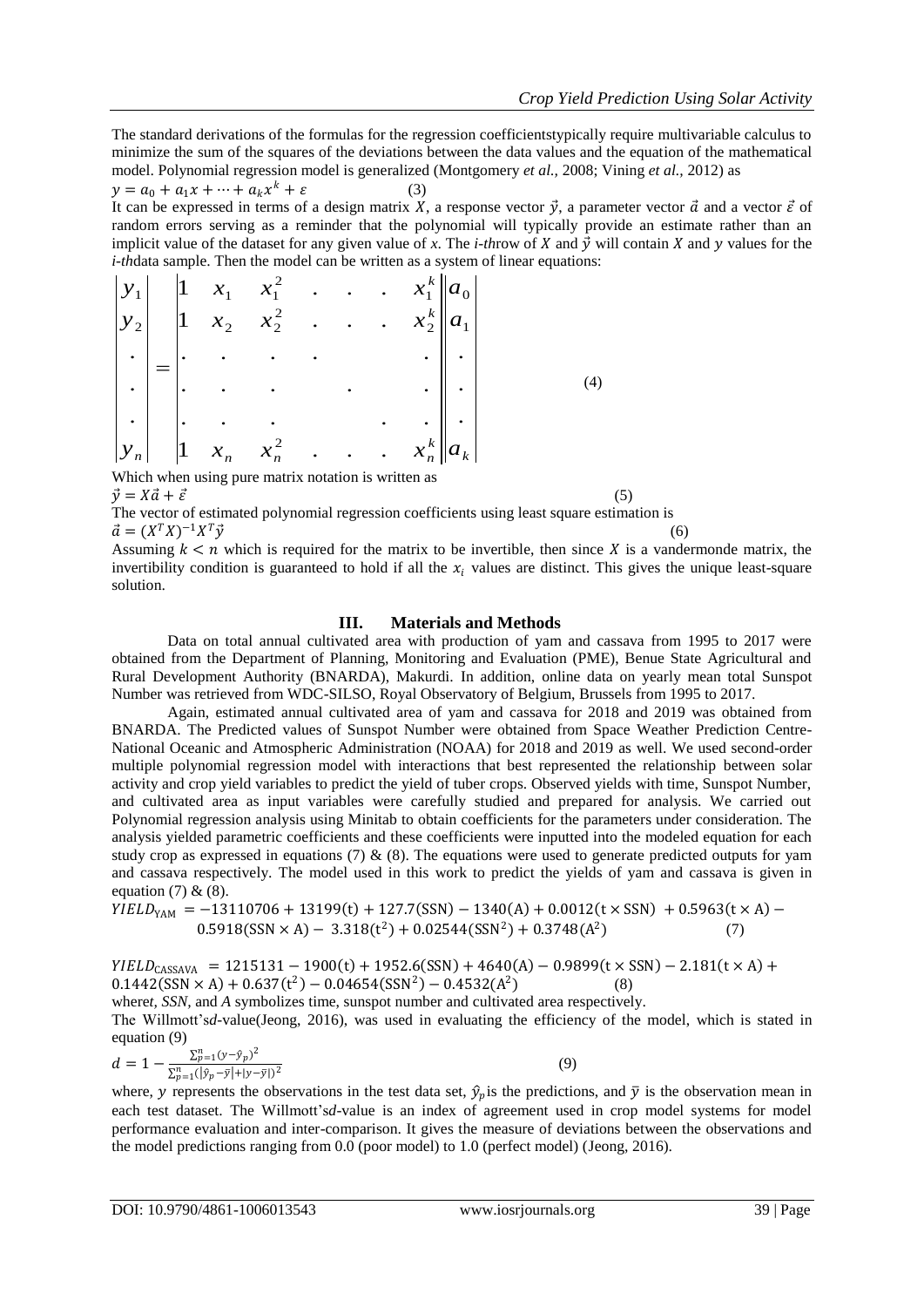# **IV. Results**

The fundamental driver of the polarity reversal of solar magnetic field is the solar dynamo; this gives rise to solar activity (Baumann, 2005; De Jager 2008). Solar activity is a process that is basically magnetic in nature, and its main features are characterized by the emergency and deterioration of active regions and as such far from stable, so to speak. A natural consequence of this instability is evident in the phase deviance of the solar activity cycle. Solar activity is known to be the main energy for metabolic processes of plants/crops, such as photosynthesis through solar radiation (Shaviv, 2003; Pustil'nik& Din, 2004; Wallace & Hobbs, 2006; Pustil'nik& Din, 2013). This could be that the heat and sunlight required by crops for development is by solar activity through solar radiation. This is evident in the results from this model, as it is observed for yam, (Fig. 1) the increase in yield at periods of solar minima. Also as in the case of cassava (Fig. 2) corresponding to periods of solar minima, relatively high yields were observed.







**Fig. 2:** Model Results for Equation (8)

This consistency could be attributed to solar radiation. The magnification of the effects of solar activity through solar radiation is most noticeable in regions of direct thermal circulation (Shaviv, 2003), as it is in the location of this study. Corresponding decrease in yields at periods of solar maxima may be as a result of intense heating at this location. Comparison between the observed and predicted yields of both study crops (Fig. 3 &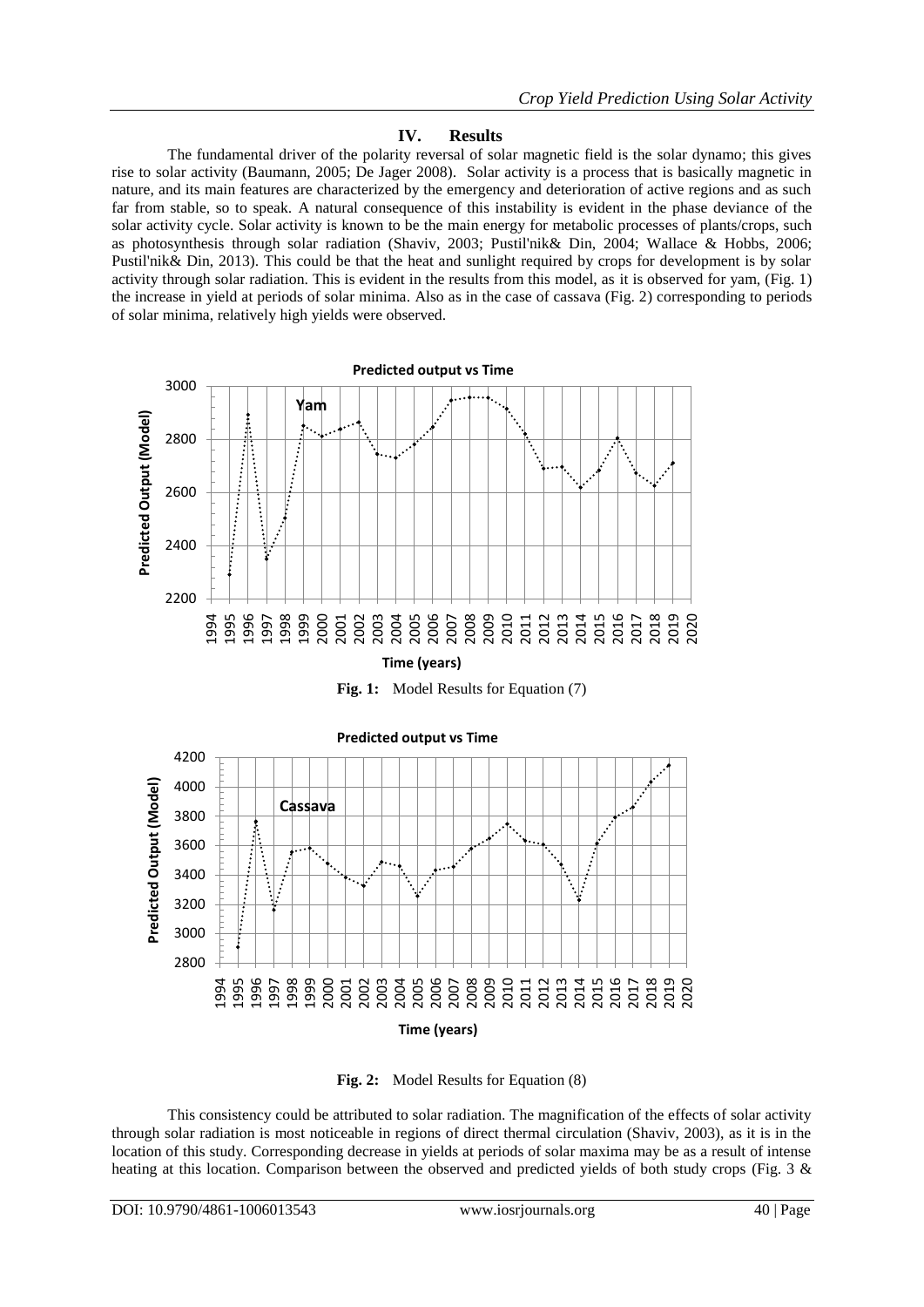Fig. 4)suggests a good agreement. This is evident in the deviations between observed and the predicted yields for yam ( $R^2 = 0.7386$ ) and cassava( $R^2 = 0.6992$ ).



#### **Observed vs Predicted Yield**

**Fig. 3:**Model Validation for yam

**Observed vs Predicted Yield**

 Cassava Output (MT) **Output (MT)** 2011 201<sup>t</sup> **Time (years)** Observed ...... Predicted

**Fig. 4:** Model Validation for cassava

In line with this, the model explained 73.9 % of yield variance for yam and 69.9% of yield variance for cassava. Nevertheless, for such an empirical study, the performance evaluation of such design is customary.The efficiency test of the model, on a measure of  $0.0 - 1.0$  for a poor model to a perfect model, yielded results for yam with a value of 0.92 and 0.87 for cassava. The model performed considerably well for the two crops, as the values almost converge towards 1.0.

# **V. Conclusion**

Unusual yields were revealed in connection with solar activity cycle. Notable decrease in yields for both crops was recorded at periods of maximum solar activity (2000, 2012, 2014), while significant increase in yields for the crops at periods of minimum solar activity (1996, 2008, 2016) was detected. The predicted yield for the year 2018 and 2019 is 2626.41 MT and 2711.94 MT for yam, while cassava is 4035.05 MT and 4147.71 MT.

#### **Prospects**

Yield variability is a significant risk factor in agricultural production systems, and the ability to predict yield and reduce such risk would have several benefits for both farmers and institutions that rely on these predictions, for investments, in providing capital, or for policy making. The availability and validity of key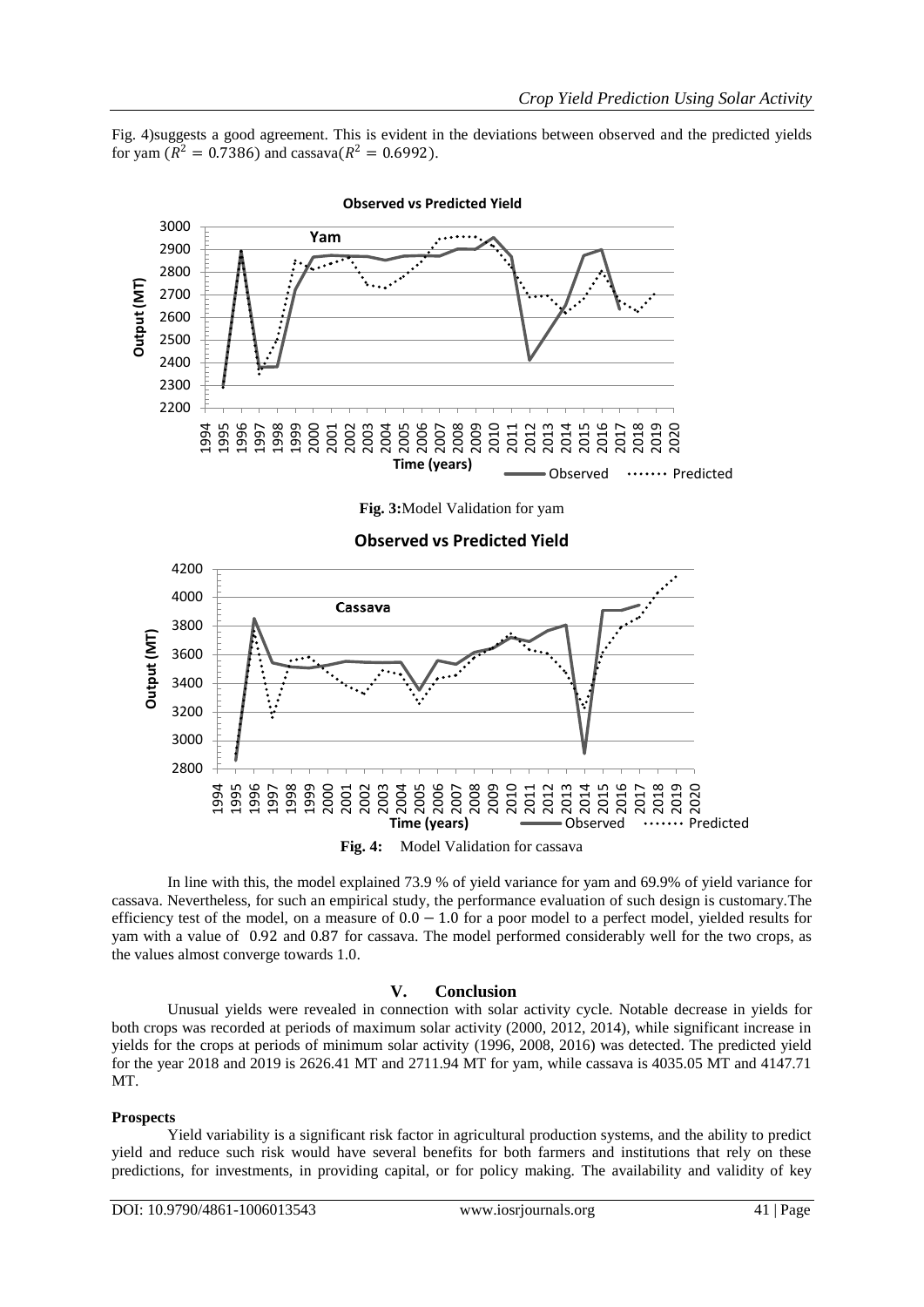crops yield data is of great importance in yield prediction. Area cultivated has shown in this study to be a good input variable in crop yield prediction. However solar activity as reflected in the peak and troughs of its cycle gives an indication for future crop yields.The use of solar activity index as to the conventional weather/climate parameters has shown that the activity level of the sun can also be employed as a predictor in predicting the yield of crops in retrospect and the future on a short term basis. This research offers fore-knowledge of when to cultivate tuber crops bountifully as a way of mitigating yield losses due to solar variability.

### **Acknowledgements**

We the authors express our gratitudeto BNARDA, Makurdi for providing the crop yield data and also to WDC-SILSO, Royal Observatory of Belgium,Brussels for making available the Sunspot Number data that was used in this work.

#### **References**

- [1]. Balasubramanian, A. (2014). Classification of Agricultural Crops. Retrieved March 30, 2018, from https://www.researchgate.net/publication/314205688
- [2]. Baumann, I. (2005). Magnetic Flux Transport on the Sun. Germany. http://dnb.ddb.de abrufbar.
- [3]. Bremer, M. (2012.). Polynomial Regression Models. MATH 261A-SPRING2012. Retrieved March 12, 2018, from http://book.analysis3.com/Polynomial-Regression-Modelsdownload-wii65.pdf.
- [4]. Campillo, C.M., Fortes, R., &Prieto, M.H. (2012). Solar Radiation Effect on Crop Production. Retrieved from https://www.researchgate.net/publication/221929763.
- [5]. Choudhury, A., & Jones, J. (2014). Crop Yield Prediction using Time Series Models. Journal of Economic and Economic Education Research, 15(3), 53-68.
- [6]. De Jager, C. (2008). Solar activity and its influences on climate. *Netherlands Journal of Geosciences, 87*(3), 207-213.
- [7]. De Jager, C., & Usoskin, I.G. (2006). On possible drivers of sun-induced climate change. *Journal of Atmospheric and Solar Terrestrial Physics, 68*, 20-53.
- [8]. De Villiers, M. (2017). Predicting tomato crop yield from weather data using statistical learning techniques. Thesis presented in the Faculty of Economic and Management Sciences at Stellenbosch University.pp. 13-14.
- [9]. Doraiswamy P.C., Moulin, S., Cook, P.W., & Stern, A. (2003). Crop Yield Assessment from Remote Sensing. Photogrammetric Engineering & Remote Sensing, 69(6), 665-674.
- [10]. Food and Agricultural Organization (FAO). (2015). The state of food insecurity in the world. Meeting the 2015 international hunger targets: Taking stock of uneven progress.
- [11]. Garnett, R., Nirupama, N., Haque, C., &Murty, T. S. (2006). Correlates of Canadian Prairie summer rainfall: implications for crop yields. Climate Research, 32, 25-33.
- [12]. Giampapa, M.S., Hill, F., Norton, A.A., & Pevtson, A.A. (2010). Causes of Solar Activity. *A Science White Paper for Heliophysics Decadal Survey: 1.*
- [13]. Haigh, J. (2007). The Sun and the Earth's Climate. Living Rev. Solar Phys, 4(2), doi: 10.12942/lrsp-2007-2.
- [14]. Harrison, V.L. (1976). Do Sunspot Cycles affect Crop Yields? U.S. Dept. Agriculture, Washington, D.C. Agricultural Economic Report, 327, 1-23.
- [15]. Hathaway, D.H. (2014). Coronal Mass Ejections. NASA/Marshall Space Flight Center.
- [16]. Hathaway, D.H. (2015). The Solar Cycle Living Rev.SolarPhys, 12(4), 1,10-18.
- [17]. Hiremath, K. M. (2006). The Influence of Solar Activity on the Rainfall over India: Cycle-to- Cycle Variations. Journal of Astrophysics, 27, 367-372.
- [18]. Hiremath, K.M., &Mandi, P. (2004). Influence of the solar activity on the Indian Monsoon rainfall. New Astronomy, 651-662.
- [19]. Ihongo, G.D. (2016). The Relationship between Galactic Cosmic Rays and Solar Wind. A thesis presented for the degree of Doctor of Philosophy in Physics at the University of Aberdeen, UK. 24-30.
- [20]. Ivande, P.D. (2006). Trends in Social and Technological changes in Agriculture among the Tiv of Nigeria. A Thesis Submitted to the Department of Agricultural Extension, Faculty of Agriculture, University of Nigeria, Nsukka. 20-33.
- [21]. Jayaram, M.A., &Marad, N. (2012). Fuzzy Inference Systems for Crop Yield Prediction. J. Intell. Syst., 21(2012), 363-372.
- [22]. Jeong, J.H., Resop, J.P., Mueller, N.D., Fleisher, D.H., Yun. K., Butler, E.E., Timlin, D.J., Shim, Gerber, J.S., Reddy, V.R., Kim, H. (2016). Random Forests for Global and Regional Crop Yield Predictions. PLoS ONE, 11(6), 1-15.
- [23]. Liou, K. (2002). An Introduction to Atmospheric Radiation (2nd ed., Vol. 84). San Diago, Califonian USA: International Geophysics Series, Academic Press; an imprint of Elsevier Science. 37-40.
- [24]. Michel, L., & Makowski, D. (2013). Comparison of Statistical Models for Analyzing Wheat Yield Time Series. *PLoS ONE 8*(10),1-3.
- [25]. Moldwin, M. (2008). An Introduction to Space Weather. Cambridge University Press Cambridge. USA: Cambridge University Press Cambridge. 7-8,18, 27-56.
- [26]. Montgomery, D.C., Jennings, C.L., &Mulahci, M. (2008). Introduction to Time Series Analysis and Forecasting. Hoboken New Jersey: John Wiley & Sons Inc. 74-77.
- [27]. Murthy, V.R.K..(2002). Crop Growth Modeling and its Applications in Agricultural Meteorology Satellite Remote Sensing and GIS Applications in Agricultural Meteorology. 235-261.
- [28]. National Bureau of Statistics (NBS). (2012). LSMS: Integrated surveys on agriculture: general household survey panel 2010/11.
- [29]. Palmer, A.H. (1920). The Agricultural Significance of Sunshine as illustrated in califonia. Mon. Wea. Rev., 48, 151-154.
- [30]. Paswan, R.P., & Begum, S.A. (2013). Regression and Neural Networks Models for Prediction of Crop Production. International Journal of Scientific & Engineering Research, 4(9), 98-108.
- [31]. Purcell, L.C. (2000). Soybean canopy coverage and Light Interception Measurements using Digital Imagery. Crop Science, 40, 834- 837.
- [32]. Pustil'nik, L. A., & Din, G.Y. (2004). Influence of solar activity on the state of the wheat market in medieval Europe. Solar Phys., 223, 335-356.
- [33]. Pustil'nik, L.A., & Din, G.Y. (2013). On Possible Influence of Space Weather on Agricultural Markets: Necessary Conditions and Probable Scenarios. Astrophysical Bulletin, 68(1), 1-18.